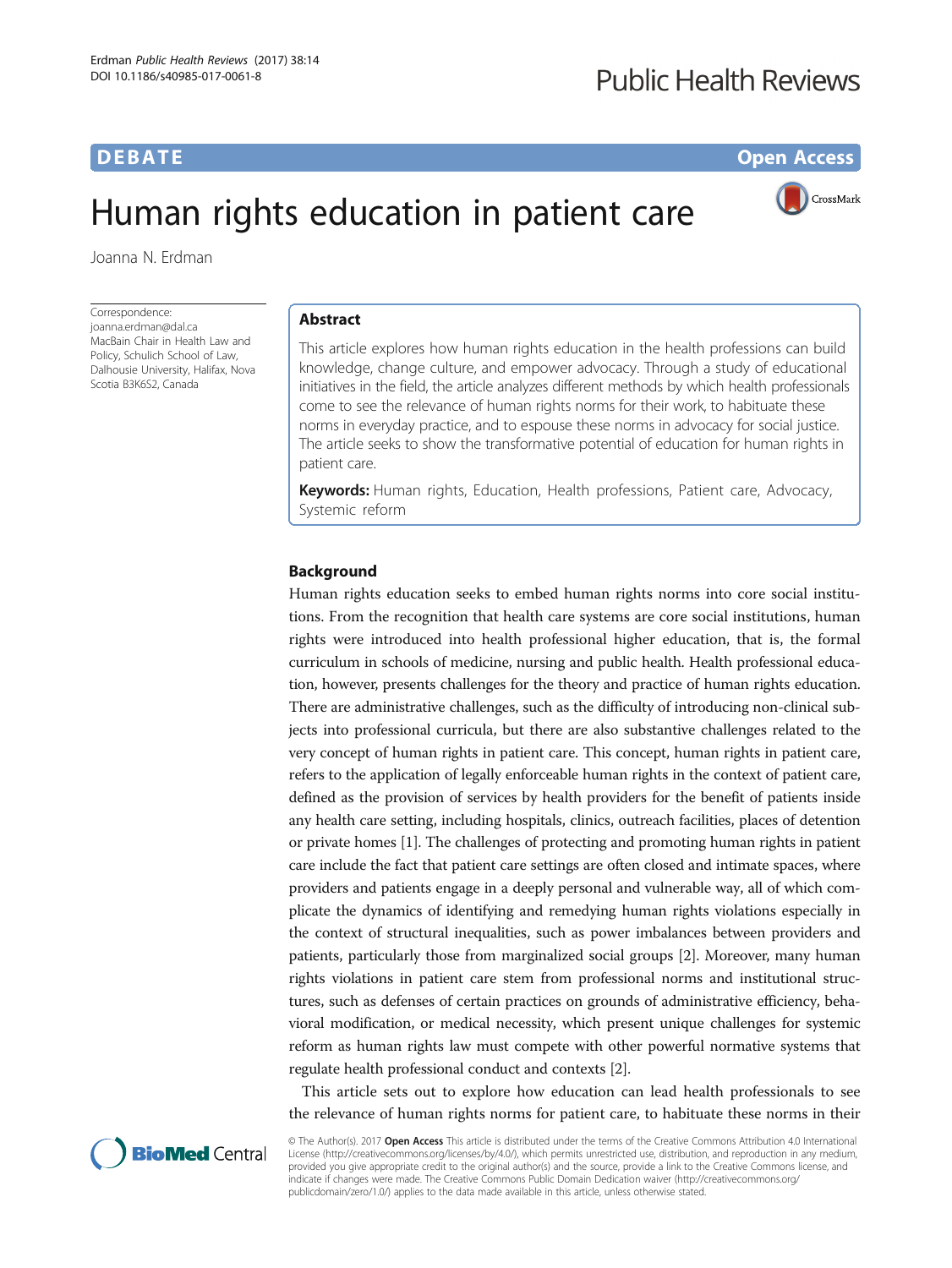everyday practices of patient care, and to espouse these norms in social justice advocacy to improve the lives and health of their patients. The concept of human rights in patient care sets an ambitious frame for thinking about the transformative potential of human rights education in the health professions because it is so expansive in its scope. The concept includes the interpersonal relationship between patient and provider in the delivery of healthcare, but also reaches the systemic factors and state responsibility that shape the health care encounter itself [\[1](#page-11-0)].

# Human rights education in the health professions: post-apartheid South Africa

Education systems usually perpetuate themselves by reference to tradition, but in times of political transition and often in a deliberate effort to break with the past, there is a greater openness to new influences. Systemic human rights abuse at the hands and with the acquiescence of health professionals characterized the regime of apartheid South Africa [[3\]](#page-11-0). In 1997, the South African Truth and Reconciliation Commission found that:

the health sector through apathy, acceptance of status quo and acts of omission, allowed the creation of an environment in which the health of millions of South Africans was neglected, even at times actively compromised … [in violation] of human rights [[4\]](#page-11-0).

International attention has been directed to the specific prohibition against health professionals' use of expert knowledge and skill in acts of torture and other forms of cruel, inhuman, and degrading treatment in prisons, police, and armed forces [[5\]](#page-11-0). The Commission in South Africa, however, drew particular attention to the routine human rights violations of informed consent, confidentiality, and non-discrimination in the everyday practices of health professionals simply 'doing their jobs' in a deeply flawed system. Acknowledging that professional culture develops in the earliest of training, the commission identified education as a key factor that corrupted the health sector, and thus a key measure for its reform. The commission called for the integration of human rights into all health professional education.

In the 1970s, the human rights movement broadened from a strictly legal into a social enterprise with education at its core [\[6](#page-11-0)]. In an effort to target systemic violations, human rights education was promoted as a means to embed human rights within social institutions such as health care systems. By the 1990s, human rights education matured into a distinct field of theory and practice  $[7-11]$  $[7-11]$  $[7-11]$ . It also began to attract targeted political endorsement as reflected in the U.N. Decade of Human Rights Education (1995– 2006) and its Programme of Action [\[12](#page-11-0), [13](#page-12-0)]. At the conclusion of the decade, the Office of the High Commission for Human Rights established the World Programme for Human Rights Education to promote a common understanding of the basic principles and methodologies of human rights education, with resolutions and plans of action for its effective implementation [[14](#page-12-0)]. In 2011, the U.N. General Assembly adopted the Declaration on Human Rights Education and Training in an effort to set international standards for the field [[15\]](#page-12-0). Emboldened by these initiatives, governments, education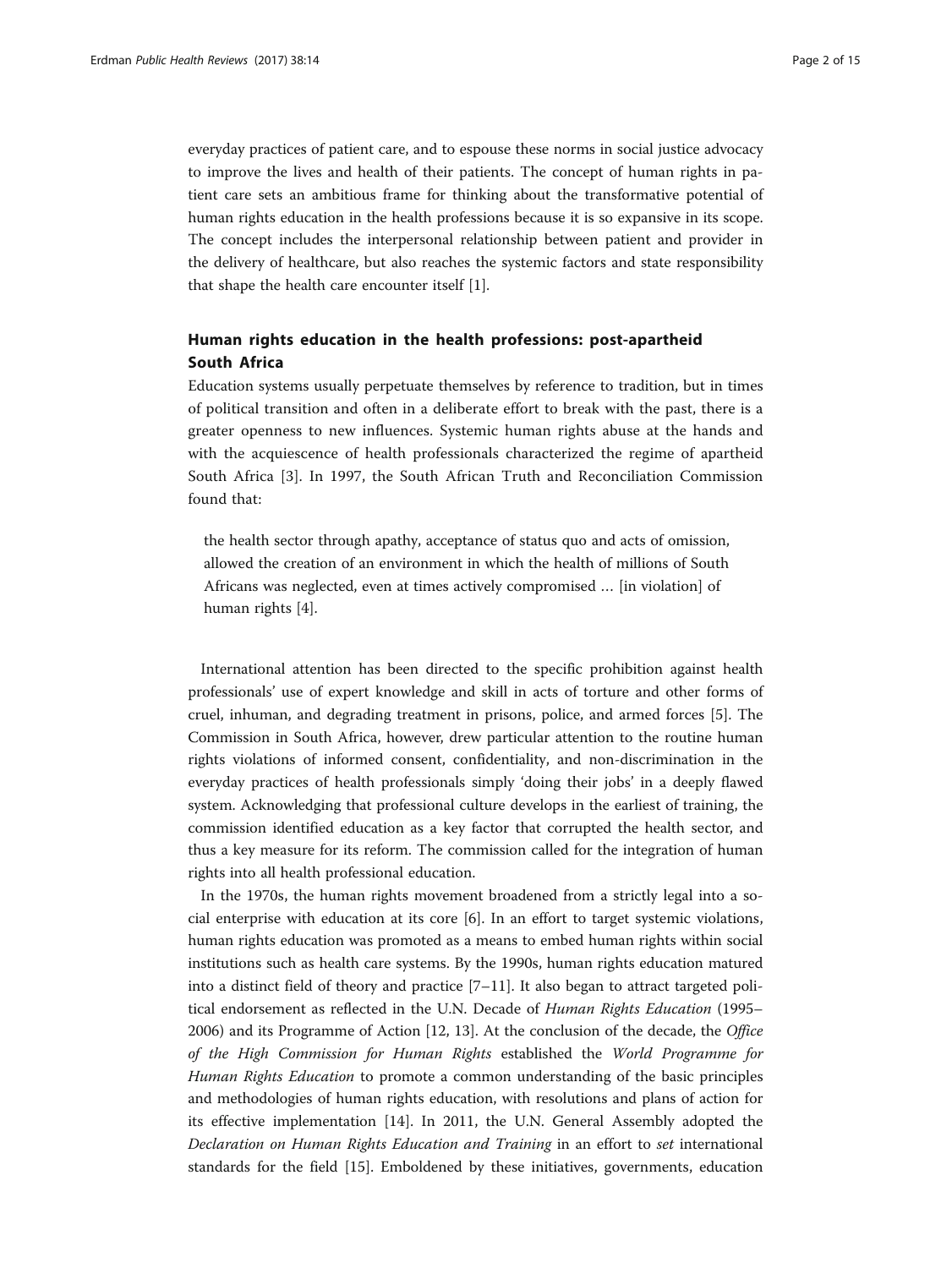sectors, and civil society generated training materials, teaching tools, and other resources on human rights education.

During this time, human rights education in higher education also advanced [[16](#page-12-0)]. From 1968 to 2000, more than 140 universities in 59 countries established academic chairs, research centers, and programs for human rights [\[17\]](#page-12-0). In 2006, the Harvard School of Public Health and the University of New South Wales collected teaching materials from more than 30 health and human rights courses offered in academic faculties worldwide [\[18](#page-12-0)]. This collection is now housed at the University of Southern California, Institute for Global Health [\[19](#page-12-0)].

The integration of human rights into health professional education has had a more measured progress, despite strong international endorsement of human rights as a core component of professional competence [[20, 21](#page-12-0)]. In 2005, the U.N. Special Rapporteur on the Right to Health described human rights education as "an essential starting point for equipping health professionals with the knowledge and tools to empower them to promote and protect human rights" (para 11) [\[22](#page-12-0)]. The Special Rapporteur further recognized the many excellent human rights training manuals, courses, and other initiatives for health professionals developed in recent years. Among the most documented is the Health and Human Rights Programme at the School of Public Health and Family Medicine in Cape Town, South Africa, developed in response to the Truth and Reconciliation Commission's call for educational reform in the country [\[23](#page-12-0)–[29](#page-12-0)]. The field, however, continues to grow [[30](#page-12-0)–[34](#page-12-0)]. There is now a robust English language literature on human rights initiatives in health professional education worldwide, with a commitment to theorizing and evaluating their effectiveness. This literature grapples with questions of why and how to teach human rights in the health professions, exploring objectives and methods of practice. Felisa Tibbitts, a leading scholar of human rights education, identifies these questions as critical to the field as a whole. To move beyond a collection of interesting and discrete programs, she explains, there needs to be a theory about human rights education: its objective and methodology—where to invest energies and funding and where to create new opportunities [[35](#page-12-0)].

Human rights education is not a rigorously defined term, reflecting and perhaps encouraging the many different ways in which it is conceived and practiced [[36](#page-12-0)]. Nonetheless, there is broad consensus on three basic objectives of human rights education: to educate *about* human rights, to educate *through* human rights, and to educate *for* human rights. These objectives, albeit differently articulated, are a common analytical framework in the field [\[15, 37](#page-12-0)]. The first objective seeks to impart knowledge about human rights, namely, the laws and institutions designed for their protection. Building knowledge is a traditional objective of higher education. The second and third objectives of human rights education are less orthodox. To educate *through* human rights is to change the values, beliefs, and behaviors of an institution, that is, to enculturate human rights or to build a rights-respecting culture. To educate for human rights is to empower advocacy for social justice, to build the skills and capacity to act with and on behalf of those whose rights are denied or neglected.

Structured by these objectives, this article explores how human rights education in the health professions can build knowledge, change culture, and empower advocacy. Through an analysis of teaching materials and methods used in each objective, the goal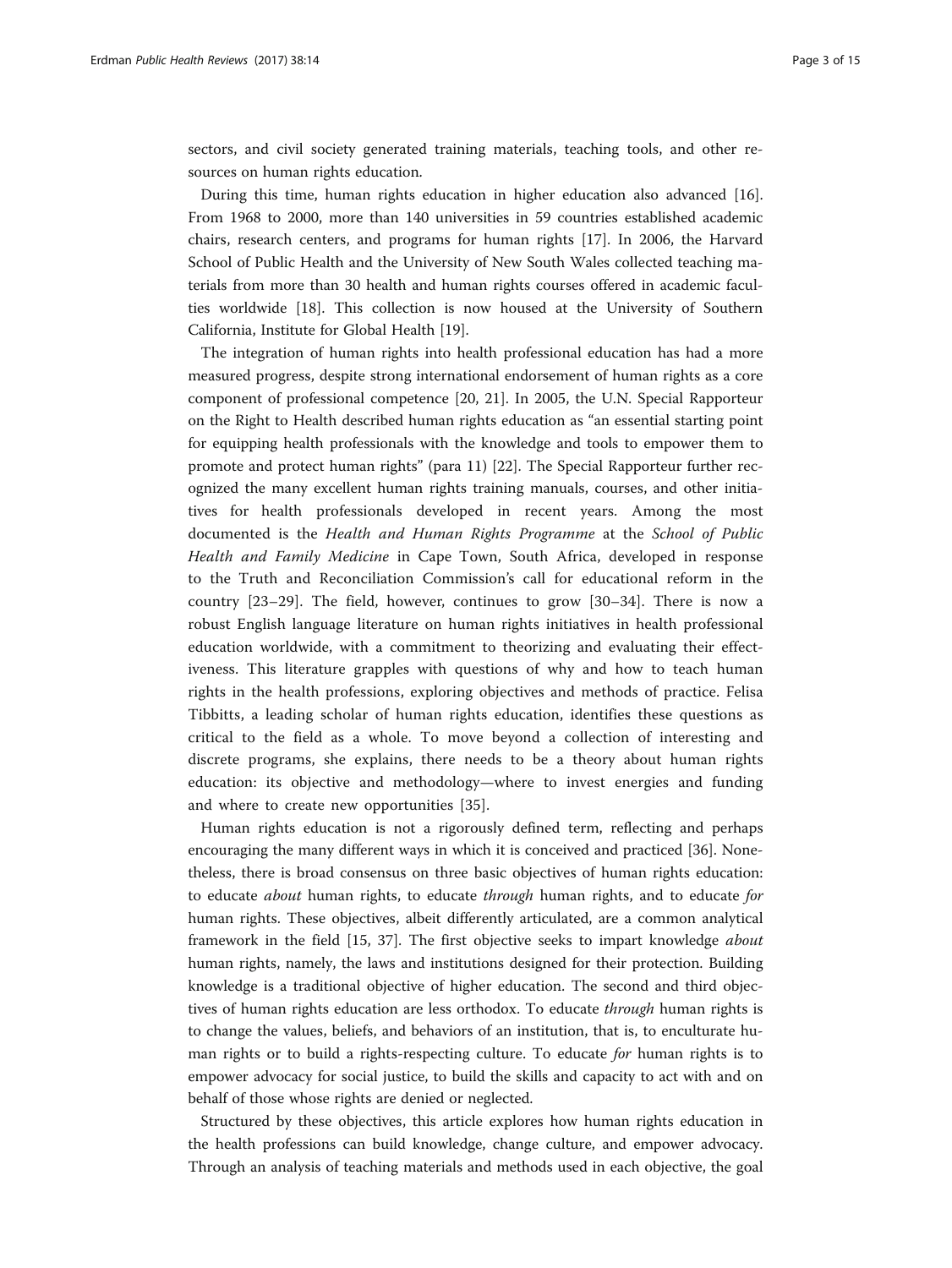of the article is to generate a theory of human rights education in the health professions and to thereby guide and encourage continued growth of the field. The analysis is based on an interpretive review of the academic English language literature on human rights curricular initiatives in health professional education (by the constraints of the literature mainly medicine, nursing, and public health) in formal diploma or university degree programs, excluding post-graduate training. Articles reviewed were limited to those that describe in sufficient detail the objectives and methods of an initiative. [[24, 25](#page-12-0), [27, 28](#page-12-0), [38](#page-12-0)–[61\]](#page-13-0). Initiatives were then selected for analysis that illustrated key insights and cross-cutting themes as informed by the general literatures on human rights and health professional education theory and practice.

In interpretive reviews, it is neither possible nor desirable to specify a precise review question, explicit search categories, and tightly specified inclusion criteria such that the search methods can be reproduced [\[62](#page-13-0)]. Human rights education is not a rigorously defined term, but rather reflects and encourages many different forms of practice. The review was designed to capture this diversity and to allow concepts and a theory of human rights education to emerge from it. The review was therefore highly inductive and iterative, crucially involving judgment and interpretation. It combined a number of strategies including searching electronic databases, but also reference chaining and using the author's legal expertise to identify and draw insights from relevant materials in adjacent fields.

These methods are appropriate to the emergent and exploratory aims of this interpretive review, which seeks to generate theory from a large and complex literature and to thereby provide a more formalized, insightful way to think about human rights education in the health professions. The review does not seek to provide a history of the field, nor a comprehensive assessment of human rights initiatives in health professional education on a global scale.

The review is also limited to health professional education rather than a broader category of health provider or worker trainings because of the unique relationship between health professions and the state [[63](#page-13-0), [64](#page-13-0)]. First, through legal regulation of licensure and practice, including formal education, the professions are a key site of state power and therefore a key object of human rights law, which imposes obligation on the state in its exercise of power. Second, professions are characterized by their commitment to serve the collective needs of society or the public interest, a commitment integral to the privileges they enjoy from the state, but also integral to the role they can play in the protection and promotion of human rights within the state. The health professions, in other words, are unique mediators between patients and the state, the relationship at the center of human rights law.

# Human rights education as building knowledge

The general practice of human rights education remains firmly rooted in law. The texts of international and regional human rights treaties, and their interpretation by courts of law and other legal institutions, continue to serve as the fundamental content of human rights education, including in the health professions. To make this legal content more accessible for diverse audiences, however, there are simplified and organized collections of health and human rights law intended for use in curricular initiatives. The Health and Human Rights Resource Guide and the Global Health and Human Rights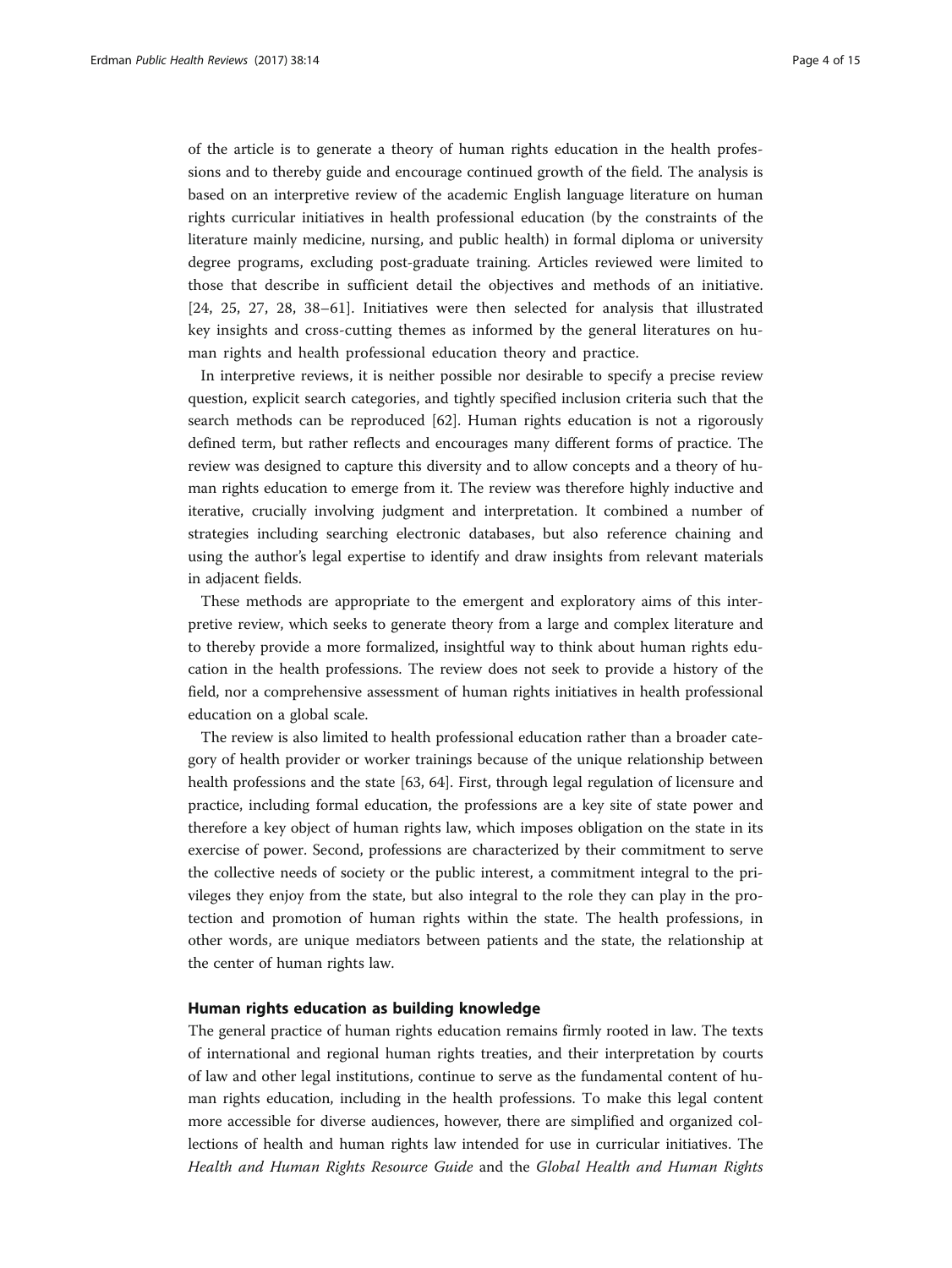Database, for example, pair health-related provisions of international treaties with key interpretations and plain language case summaries [\[65, 66\]](#page-13-0).

These resources make international human rights law more accessible, but not necessarily more relevant for health professional education. They do not answer the questions: why should health professionals learn about international law? How does it affect their delivery of patient care? Relevance is a concern in human rights education, the need to firmly ground human rights in real problems that local actors, including health providers, face on a daily basis [[30](#page-12-0), [32](#page-12-0), [67\]](#page-13-0). The most immediate relevance of law for health practice is liability, the threat of legal sanction driving behavior change. The UN Special Rapporteur on the Right to Health once noted that most health professionals whom he met had not heard of the right to health, and if they had, they worried it was something that would get them into trouble [\[68](#page-13-0)]. International human rights law, however, does not directly sanction health professionals except where they act as agents of the state. International law applies indirectly to patient care through state responsibility for the regulation of health professions and their practice.

In answer to this question of relevance, many human rights initiatives seek to domesticate international law by showing how its norms are reflected in and therefore enforceable through national law, including constitutional rights, statutory regulation and even 'soft law' such as patient charters and professional codes. Domestic translation, for example, is a key feature of the *Open Society Foundations* (OSF) initiative to build and strengthen capacity for human rights education on patient care in Eastern Europe and Central Asia [[47\]](#page-12-0). In this initiative, OSF commissioned systematic reviews of national laws and regulations related to patient care, which were then cross-referenced against international human rights standards [[69\]](#page-13-0). Although these reviews were intended for lawyers in the region, they proved a valuable resource and are now used for teaching in health professional programs [\[47](#page-12-0)].

Teaching international human rights law through local regulatory systems imparts an important lesson about the nature of human rights, namely, that despite universal legal frameworks, human rights are read into and become relevant in local contexts in remarkably different ways [[70](#page-13-0)]. Human rights initiatives in health professional education may thus endeavor to contextualize the human rights content, even sometimes, presenting the dynamic between international law and local culture as something itself worthy of study. Strict education transfer or borrowing, the use of generic curricular legal content, is seldom seen in practice even when initiatives are supported by or developed with international actors [[71\]](#page-13-0). In Cambodia, for example, a human rights initiative in health professional education explored the relationship between Buddhist values and human rights [[53](#page-13-0)]. In national contexts with communist or socialist histories, social and economic rights tend to resonate more with the vestiges of these political traditions in national law, such as constitutional rights to health care as a state entitlement [[72](#page-13-0)]. The lesson is that the norms of international human rights law can be accommodated into different legal and political traditions, and it is this resonance that often makes human rights relevant and meaningful in a local context [\[73\]](#page-13-0). At the same time, the contrast between international and national law can sometimes offer the more powerful insight. In Ukraine, for example, social and economic rights provide a discourse to support state entitlements to health care against a collapsing public system, while civil and political rights sustain critiques against state abuse of psychiatric institutionalization in the Soviet era [\[74\]](#page-13-0).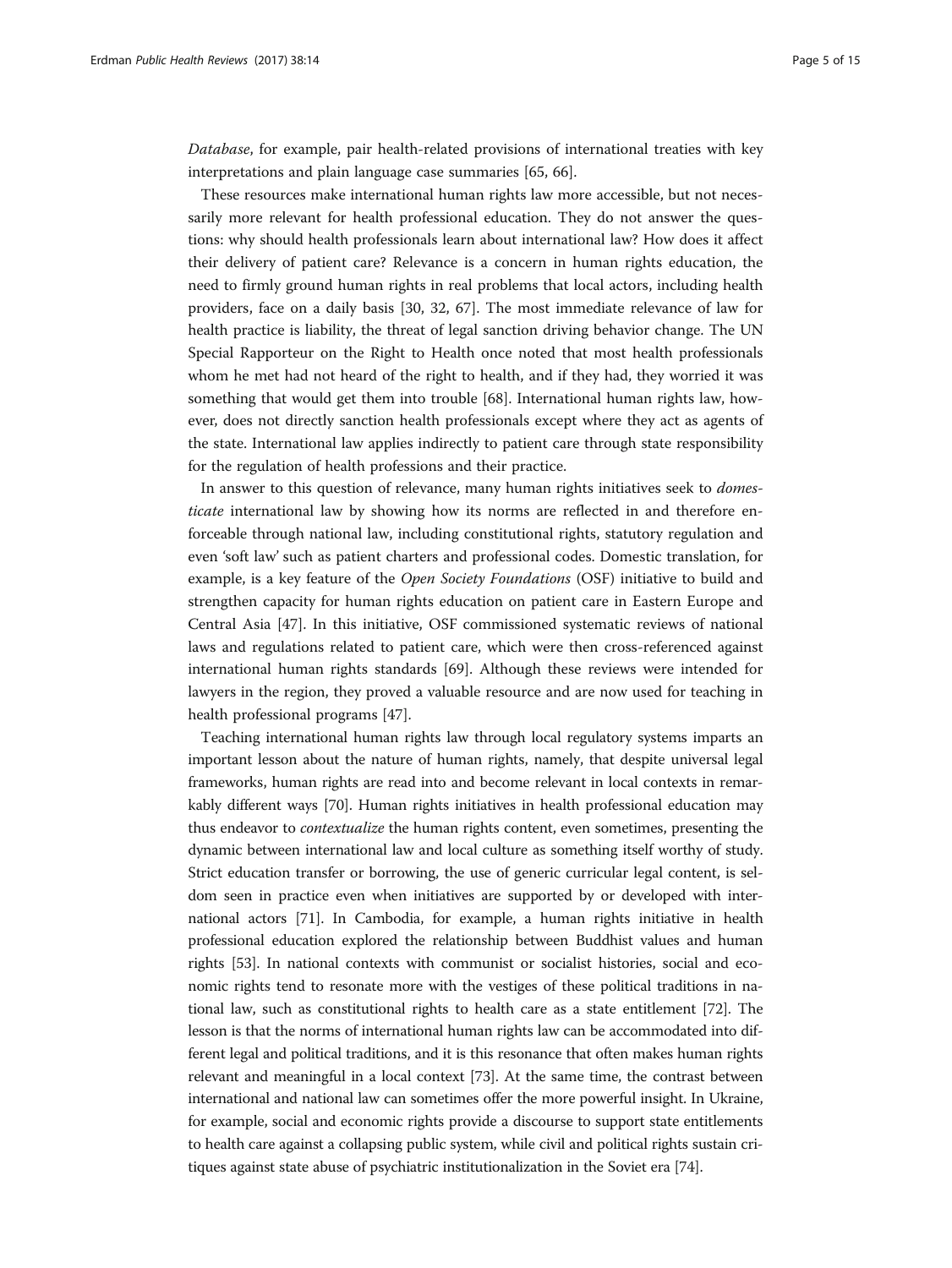Simple knowledge of law, however, whether international or national, has its limitations in health professional education. Legal rules can teach students what human rights require in patient care, but they rarely generate more complex understandings of why. In a UK study on the integration of law in medical education, for example, students expressed a preference for law over ethics because they saw law as offering more clear-cut answers [[75](#page-13-0)]. Such an impression of law often comes from the method by which it is taught. Outsider disciplines like law may seek legitimacy in health professional education by embracing its positivist methods, for example, teaching human rights as though they were akin to the abstract, generalized knowledge of the basic sciences [\[76](#page-13-0)]. The provisions of international human rights treaties, however, are written in open and broad language, and mere knowledge of them rarely if ever provides clear-cut answers to the real conflicts health providers face in practice. Human rights, like all law, require interpretation.

The study of case law, for this reason, becomes important in human rights education. The jurisprudence of the European Court of Human Rights, for example, offers a rich source of educational content. Its case law covers a range of patient care issues such as mistreatment in reproductive and mental health, access to medicines, information disclosure, informed consent, and physician-assisted death [\[77](#page-13-0)–[80\]](#page-13-0). Learning law through the study of its application, what is known as the case method in legal education, offers a number of advantages. Not only does it contextualize the rules of law within a set of facts but it also requires students to engage with legal reasoning, that is, the analytic work of moving between fact and law [[81](#page-13-0)]. Students are asked to follow the logic of legal argument, to identify and perhaps contest the facts and assumptions that guide it, and to assess the ultimate judgment reached. These are critical analytical skills that students then carry with them, a new capacity to evaluate the human rights implications of an institutional policy or a clinical practice. Moreover, by reasoning together but arriving at different conclusions about the correctness of a legal judgment, students reveal the possibility of multiple rather than singular answers in law. This again communicates something about the nature of law, namely, that the content of international human rights law is dynamic, evolving over time through ongoing and collective interpretation. To understand the nature of law in this way opens up a new relationship between the health professions and law. Rather than being merely subject to law, they have a role to play in the making of law. After all, it is ultimately health providers who will give true meaning to the abstract standards of human rights law through their interpretation in the daily practice of patient care.

The case method yet has its shortcomings. Most importantly for health professional education, legal cases present a fixed and often simplistic account of the circumstances that gave rise to human rights allegation or violations and provide only one account of their resolution [[82\]](#page-13-0). Legal cases can rarely capture the complexity of unfolding conflicts, competing interests, and institutional constraints that underlie human rights violations. Against the retrospective study of legal cases, problem solving through human rights case studies is thus a valued method in health professional education. Constructed from a diverse set of materials—including law, professional guidance, clinical notes, social science studies, and first person testimonies—case studies are designed to reflect a range of perspectives on a human rights controversy and to generate multiple pathways to its resolution. In the Cambodian initiative, for example, a case study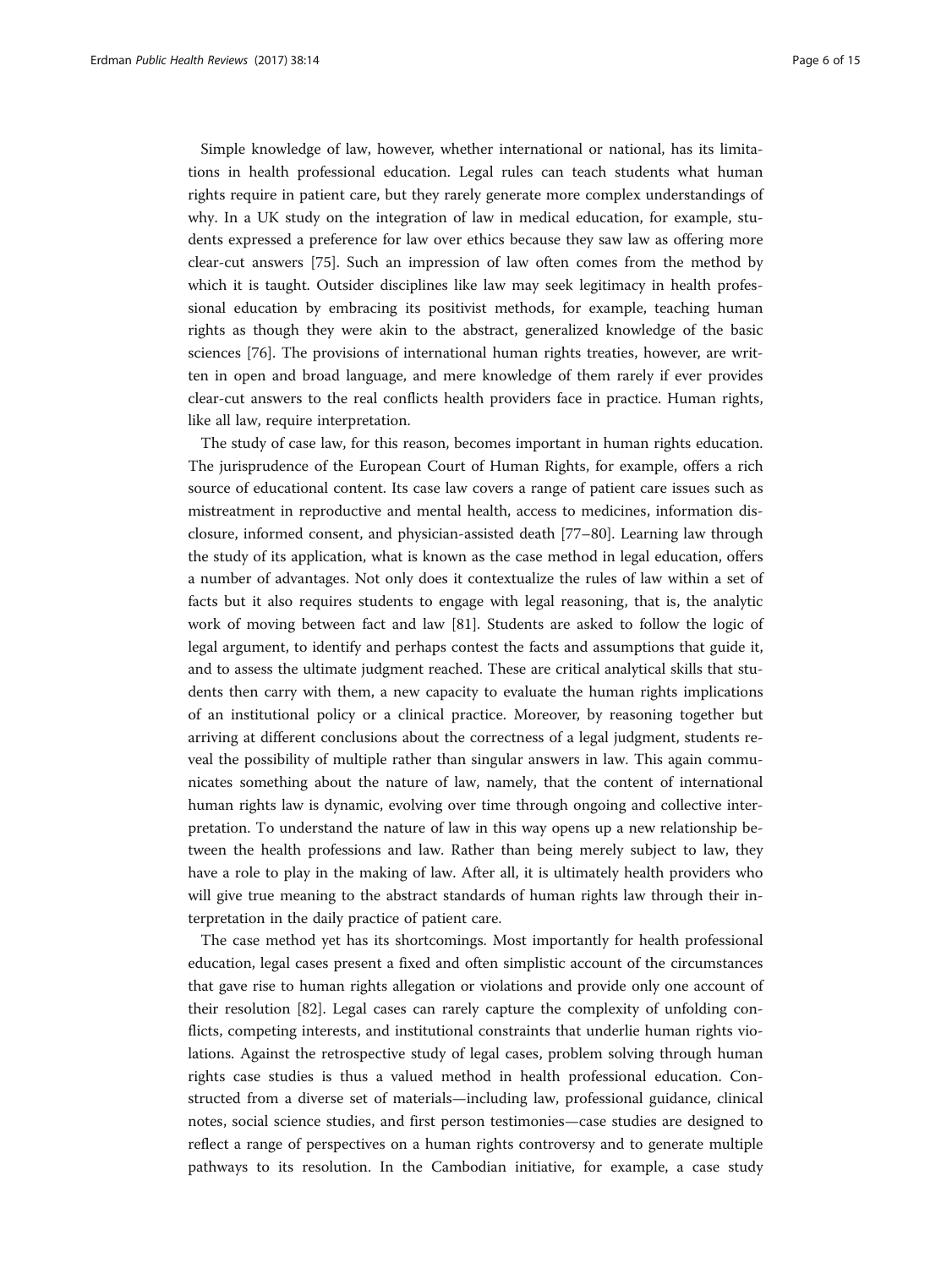focused on the role of health professionals in torture included excerpts from a Khmer Rouge interrogator's manual in an effort to expose the mindset of those who torture and the political ideology behind state torture [[53](#page-13-0)]. The objective of case studies is to present international human rights law not only as a standard against which to assess action but also as a framework within which to understand, to work through, and ultimately to resolve the conflicts that breed violations.

Case studies in dual loyalty, where health professionals act for persons and purposes other than the wellbeing of their patients, present immediate and relevant conflicts for engaging in this work [[1](#page-11-0)]. A curriculum module in a new medical school in northern Israel, for example, asked students to reflect on contemporary ethical issues against the abuses of medicine during the Third Reich, an effort to better see and understand the professional power of medicine and the capacity for its abuse [\[58\]](#page-13-0). Apart from the egregious cases of medical abuse for repressive state ends, dual loyalty conflicts can underlie more routine human violations in patient care. The global economic deregulation of health care, for example, where commercial forces drive delivery practices and private profits measure quality of care can breed systemic conflicts of interest in patient care [[83\]](#page-13-0). Dual loyalty conflicts, however, do not always represent violations of human rights in themselves. Rather international human rights law, in many cases, justifies restrictions on patient rights for any number of state interests, including public health and criminal justice. This is why dual loyalty conflicts present good case studies. They reveal human rights violations as not the arbitrary actions of wayward individuals, but rather, as the predictable outcomes of the conflicting interests and incentives in health care systems [\[84\]](#page-13-0).

The Special Rapporteur on the Right to Health has explicitly acknowledged these complex pressures that underlie human rights violation in patient care, and that often leave health providers believing or feeling they have no choice but to violate human rights [\[22](#page-12-0)]. Providers are constrained in their ability to provide quality care where they cannot work under decent conditions with professional independence [[1\]](#page-11-0). The failure to acknowledge these institutional and structural barriers frustrates the effectiveness of human rights education [\[25,](#page-12-0) [85](#page-13-0)]. Holding healthcare providers responsible for circumstances they cannot change, moreover, may engender backlash against human rights as unfairly punitive [\[86\]](#page-13-0). Under international law, governments are required not only to respect human rights in patient care but also to fulfill the conditions necessary for their realization [\[87](#page-13-0)]. This is where international law becomes directly relevant to health professionals because, as explicitly stated by the Special Rapporteur, the right to health imposes obligations of fulfillment on the state to "build[] an environment that supports the adoption of rights-based approaches by the health professional community" (para 16) [[22\]](#page-12-0). Safe working conditions and adequate health resources are human rights entitlements that health professionals can rightly claim from the state. This is the most critical knowledge gained from a human rights analysis in patient care: changing health care practice requires changing the health care institution that sustains it.

### Human rights education as changing culture

A second objective of human rights education is to enculturate human rights within an institutional context, that is, to have health professions embrace human rights values as their own—a remoralization of the health care system. Human rights education, in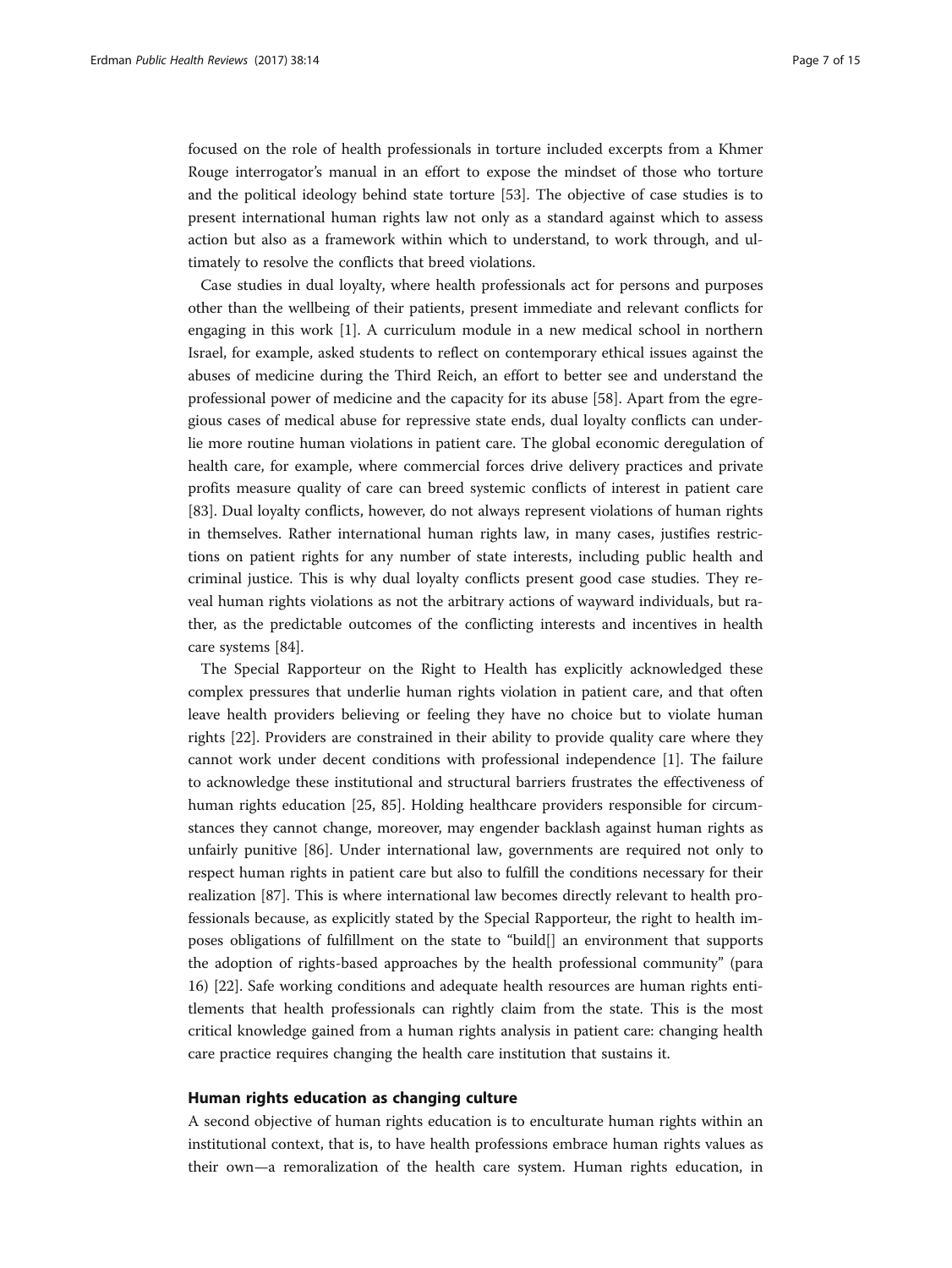other words, seeks to change health care practice by changing what people value, what they feel, what they believe, and it seeks to do so by shifting the frame of reference through which people see themselves and their world, leading them to ask new questions about their own actions and the actions of others. This is the reflexive learning of human rights education, where the knowledge and understanding gained is of oneself and one's context. This objective of human rights education explicitly recognizes that especially in the professions, formal education is a core part of the socialization process that creates normative ways of thinking and acting-the social norms of patient care.

As a cultural project, human rights education focuses on exposing the stereotypes, prejudices, and other harmful social and cultural norms used to rationalize mistreatment of marginalized or vulnerable groups in patient care [[1\]](#page-11-0). As observed by the U.N. Special Rapporteur on Torture, health care practices violent or abusive in their very nature are routinely rationalized on grounds of administrative efficiency, behavior modification, or medical need, which breeds a culture of impunity in health care settings [[2,](#page-11-0) [88\]](#page-14-0). People who use illicit drugs are denied pain treatment on the basis that it fuels addiction. The competent decisions of people with psycho-social disabilities are disregarded in their supposed best interests. Women living with HIV are sterilized against their will on the belief that they should not bear or parent children. Identified sex workers are subject to mandatory HIV testing and confidentiality breaches for public health protection. These rationalizations reflect a complex amalgam of routinized practice, personal belief, and social norms.

To effect cultural change, human rights education thus seeks to engage with the dominant institutional culture that not only sustains these practices but also leads health providers to think them unproblematic. One aspect of institutional health professional culture that human rights education can tackle is that of strict scientific objectivity, which may bring with it an emotional detachment from everyday life, cutting providers off from valuable sources of information, insight, and understanding about their patients and the conditions of their lives [\[89](#page-14-0)]. Human rights education, as a cultural project, is partly an effort to keep health care 'human.' The intention is not to devalue biomedical paradigms in health professional education but to recognize and remedy their harmful effects in patient care [[76](#page-13-0)]. A global initiative to integrate reproductive rights into medical education, for example, recommends integrating human rights training with the learning of clinical skills, such as the right to respect for dignity with the learning of breast and pelvic examination techniques that minimize pain and discomfort [[50](#page-13-0)]. A role-play exercise in a third year medical school course in Ankara, Turkey asked students to take on the perspective of patients, to engage with how patients think and feel in a clinical setting [[40\]](#page-12-0).

The philosophy and methods of experiential education—that is, the infusion of direct experience into the learning environment—is also a way to encourage patient-provider engagement rather than detachment [\[90\]](#page-14-0). Bringing the lived experience of marginalized communities into human rights education, through guest engagements and site visits, can disrupt false but persistent beliefs and norms latent in scientific objective claims of medical or public health need [[91](#page-14-0)]. Where people speak on their own behalf, and give firsthand account of their lives, the stereotypes and prejudices that underlie human rights violations are more difficult to sustain [\[1](#page-11-0), [92](#page-14-0)]. Health professional education that does not teach 'about' people but 'with' people reflects the principle of participation,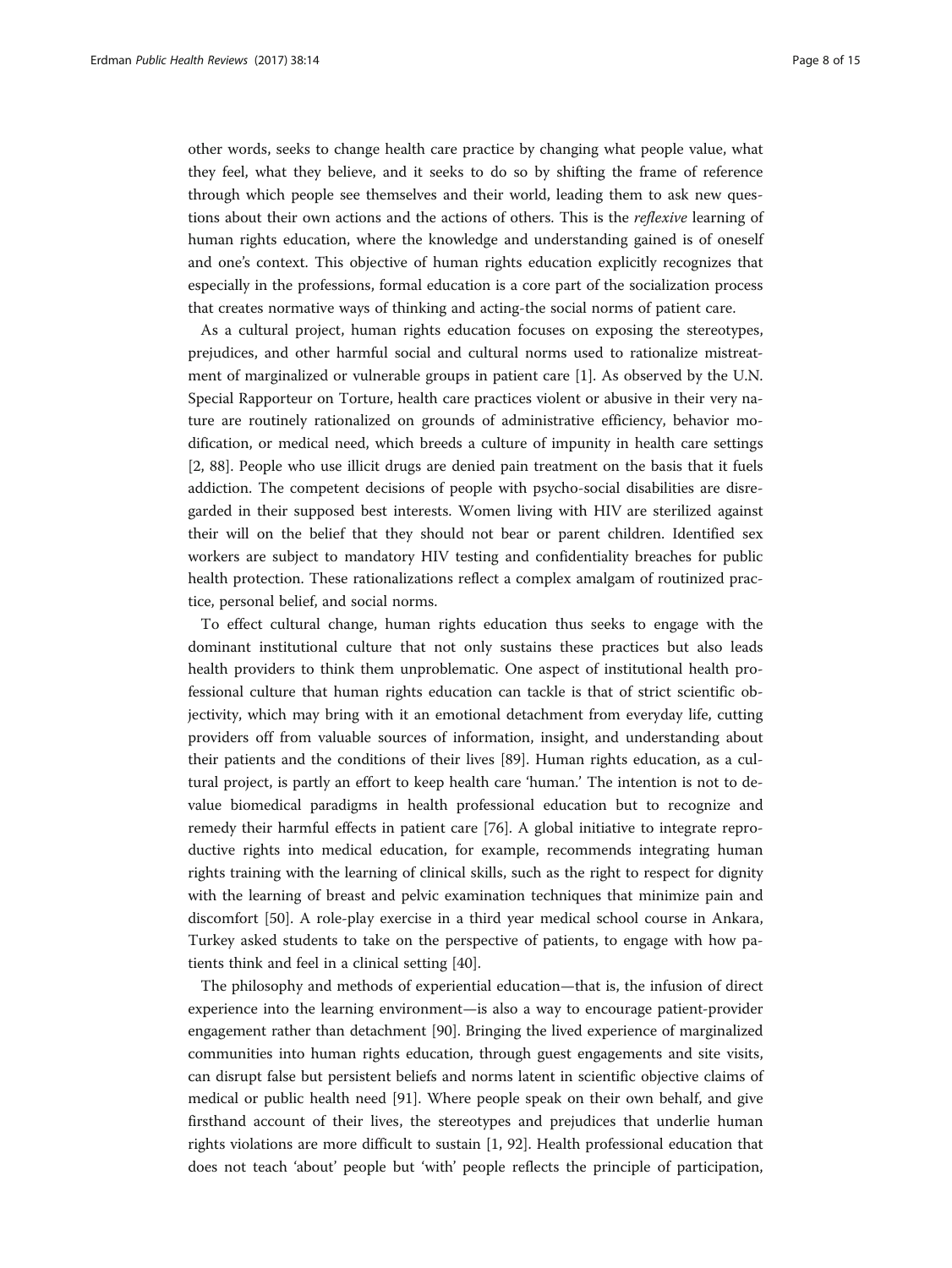which is core to health and human rights doctrine [[93\]](#page-14-0). In an initiative led by Ipas to promote reproductive rights training in medical and nursing schools in Central America, for example, new physicians credited having more respectful and empathetic attitudes toward their patients to a better understanding of the social determinants underlying the health needs of their patients [\[59](#page-13-0)]. A public health course focused on underserved communities on the USA-Mexico border similarly emphasized the connection between students' growing respect for patients and their learning about the community assets, cultural richness, and historic resilience that families and individuals bring to health encounters [\[60](#page-13-0)]. Supplementing direct experience with a more formalized study of social history, drawing on disciplines such as anthropology, sociology, and political history, allows health professionals to further contextualize the conditions of peoples' lives within larger historical frames of reference [[57](#page-13-0)]. By acknowledging members of marginalized groups as credible and trusted sources of information, by valuing their insights, opinions, and experiences, human rights education not only challenges authoritarian forms of knowledge in professional education but can also fundamentally shift the power dynamic between provider and patient in health care settings. Such experiential human rights education, above all, seeks to foster empathy in an effort to change that moment when a doctor or nurse faces a patient in the examination room and struggles to listen, to understand, and to respect them [[94\]](#page-14-0).

International human rights law recognizes the need for cultural change within the health professions to secure equality rights in health care, especially for marginalized and vulnerable groups, and specifically names education as a measure to achieve it. The U.N. Convention on the Rights of Persons with Disabilities calls for education measures to ensure "that health professions provide care of the same quality to persons with disabilities … including on the basis of free and informed consent" [[95\]](#page-14-0). The U.N. Convention on the Elimination of all forms of Discrimination against Women similarly requires "that the training curricula of health workers include comprehensive, mandatory, gender-sensitive courses on women's health and human rights, in particular gender-based violence" [[96\]](#page-14-0).

# Human rights education as empowering advocacy

Human rights education as cultural change recognizes the therapeutic value in bearing witness to peoples' lives, but there is also a social justice agenda in this act [\[97\]](#page-14-0). By bearing witness and publicly testifying to human rights violations, health professionals become advocates for human rights. In its last and most radical objective, human rights education seeks to build the capacity and skills of health professionals to use their knowledge of how social structures impact on health, knowledge gained through patient care, to advocate for social change [\[28, 49,](#page-12-0) [51\]](#page-13-0).

Under this objective, human rights education follows the 19th century tradition of social medicine, famously captured in Virchow's characterization of the physician as the natural advocate for the poor [[98](#page-14-0)]. Through the care provided to patients in community clinics, emergency wards, and operating theaters, health professionals bear direct witness to how social discrimination, abject deprivation, and structural violence shape the health and lives of their patients. In the IPAS initiative on reproductive health and rights education in Central America, graduate physicians expressed their frustration in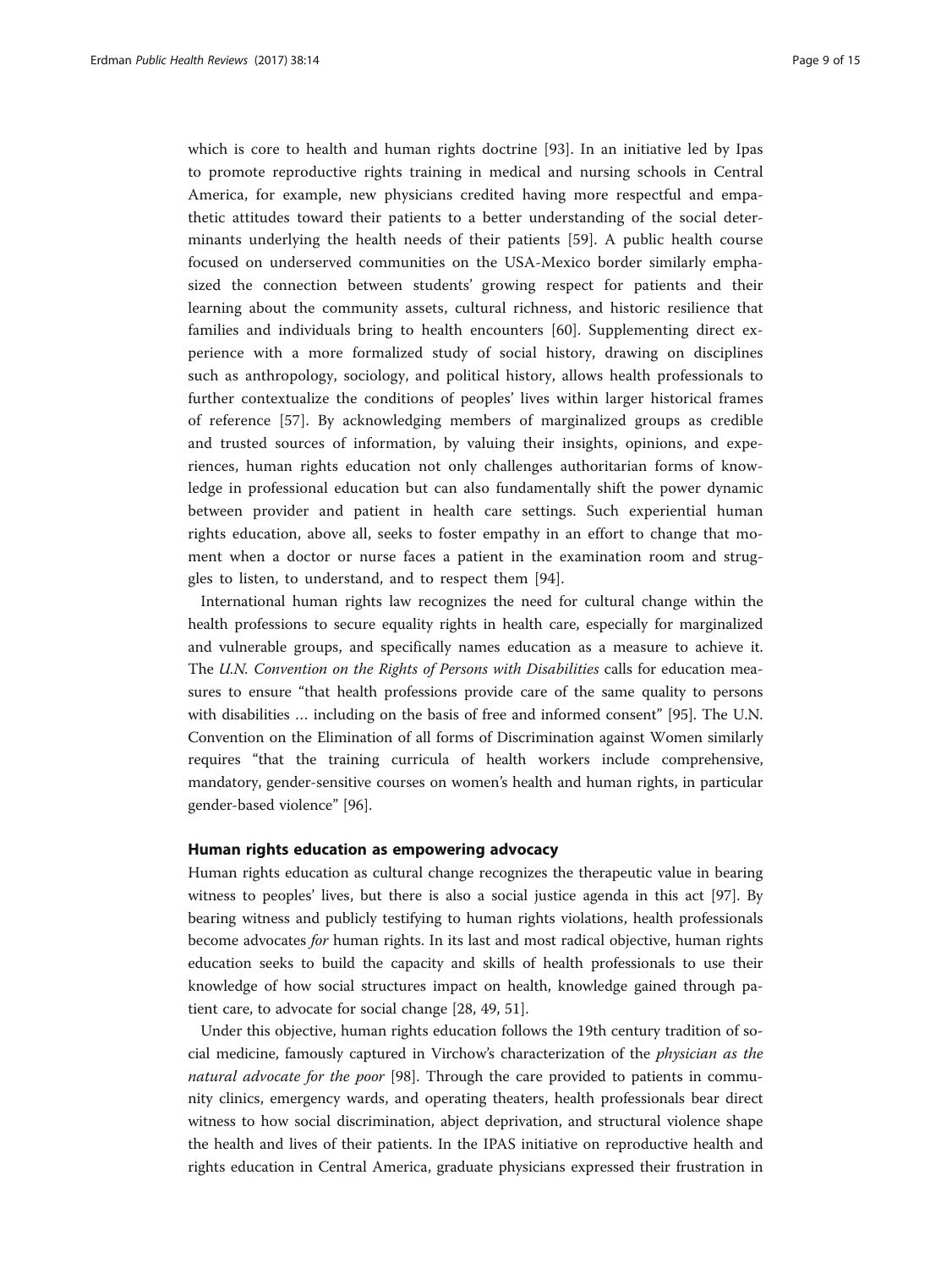contraceptive counseling where they were powerless to address gendered social and economic barriers that limited women's free exercise of the right to decide the number and spacing of their children [\[59\]](#page-13-0). Human rights initiatives therefore incorporate human rights advocacy skills within health professional training, especially clinical training, to provide health professionals with the tools to act on a larger scale. Of particular note is human rights education in asylum clinics across the USA, many partnered with the advocacy organization Physicians for Human Rights, to provide medical evaluations and affidavits for asylum seekers [[41](#page-12-0), [42](#page-12-0), [56](#page-13-0), [99](#page-14-0)]. In these initiatives, students train and participate in the medico-legal process of asylum seeking, learning how to document health status and needs for the purposes of legal affidavits. The goals of this work are to improve the quality of life for victims of torture and persecution by supporting their efforts to obtain legal asylum, but also, by connecting them with needed health care and other social services. Through clinical practice, moreover, the students and physicians with whom they work learn about and in turn can raise social awareness about the health care and other needs of a deeply vulnerable social group. The asylum clinic example shows that human rights advocacy need not always take a confrontational stance against the state. Health professionals may be equally powerful advocates by collaborating with the state to develop or implement human rights-based programs and policies, such as asylum. What is sometimes referred to as a duty or responsibility of health professionals to act individually and collectively for human rights not only stems from their specialized knowledge but also from their social standing which makes their public statements more likely to be heard and more difficult to ignore [\[39,](#page-12-0) [61\]](#page-13-0). The U.N. Special Rapporteur on the Right to Health has thus endorsed various forms of "practical instruction in how to implement a human rights approach" including "how to identify violations, empower patients or colleagues to defend their human rights, and promote [state] accountability" (para 15) [\[22\]](#page-12-0).

This is human rights education at its most radical, but also its most contested. Human rights education as empowering advocacy challenges a tradition of professional education as not the engine of social reform, but a potent force in preserving the status quo [\[45](#page-12-0)]. Human rights initiatives in health professional education therefore sometimes require and are supported by international donors and developed in partnership with civil society [\[17](#page-12-0), [67\]](#page-13-0). Even today, human rights education in many contexts retains an outsider status in the health professions, cast as political, confrontational, even unnecessary or inappropriate to professional education as well as professional practice and identity [\[28,](#page-12-0) [100](#page-14-0)]. A study on the teaching of human rights in nursing courses in the UK, for example, noted that prejudice against human rights educators who were also engaged in human rights campaigning or organizing was based on the questionable assumption that their activism undermined the objectivity required in teaching, leading to charges of political bias or even indoctrination [[32](#page-12-0)].

Human rights educators use different strategies to counter professional opposition to their work. Role modeling, for example, can be used to show that human rights advocacy is not a derivation from, but part of a long and celebrated tradition in health professionalism: Black nurses in South Africa who went on strike in 1949 to protest inequalities at the Sulenkama Mission Hospital [\[55](#page-13-0)], psychiatrists in Ukraine who spoke out against state psychiatric practices only to be hospitalized themselves as dissidents [[74\]](#page-13-0); the UK Royal College of General Practitioners which issued a policy statement on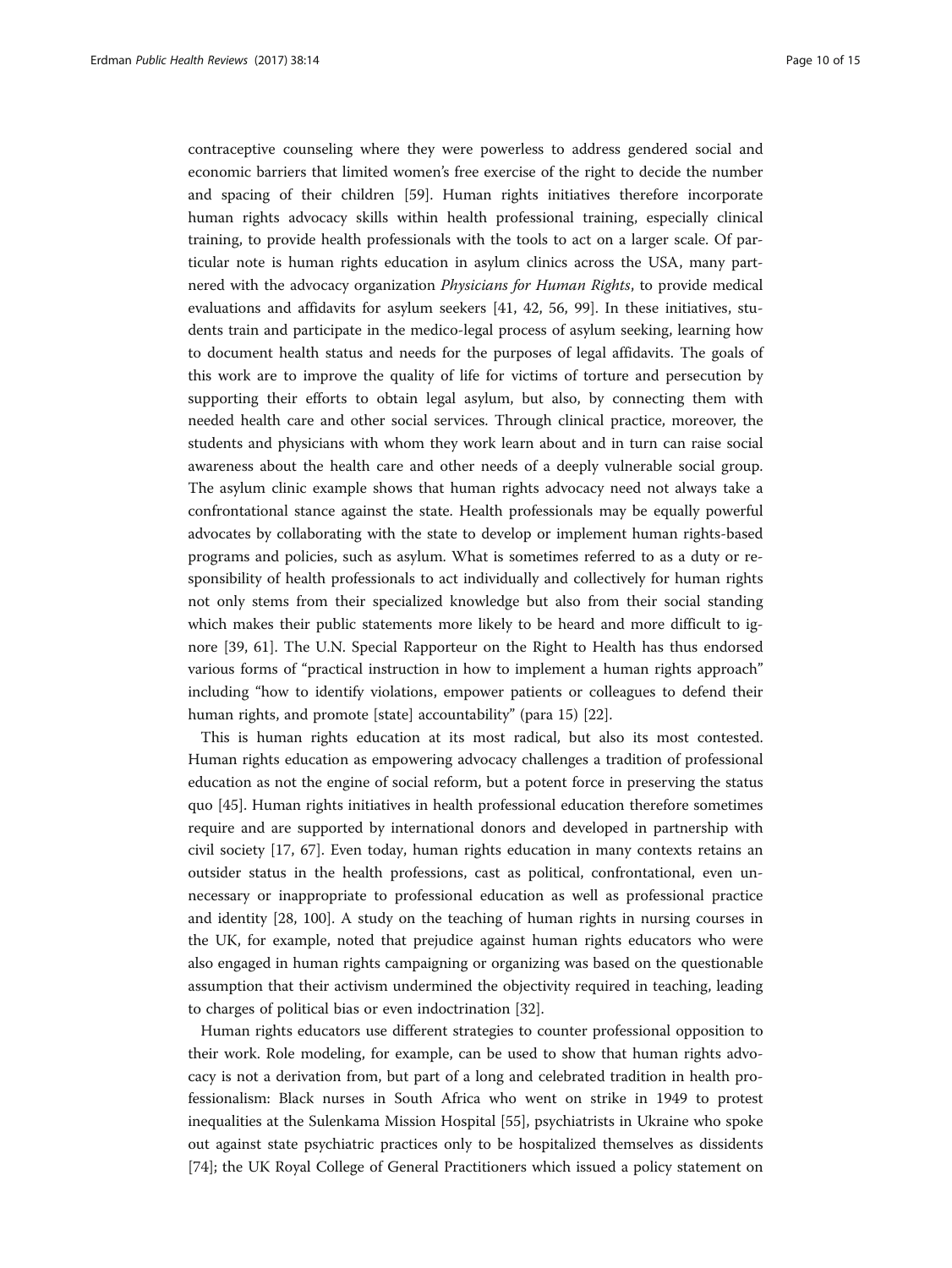the right of failed asylum seekers to primary health care [[48\]](#page-12-0). These are all historical examples that can provide role models for students and ideals from which to build a professional identity [\[101](#page-14-0)].

Human rights initiatives in health professional education may also seek to support if not embolden faculty members to develop and teach human rights in formal university curriculum recognizing their outsider status. Fostering a community of practice is a tool used for this task in human rights education generally, including in health professional education [\[100\]](#page-14-0). The human rights program at the University of Cape Town, for example, provides training and in-kind support for health professional educators to develop human rights courses across South Africa and in other African countries [[46](#page-12-0)]. The training includes a specific theme on institutional reform, where alumni share experiences and strategies of seeking institutional support, even protection, for human rights education. OSF supported the development of a similar online community of practice for Eastern Europe and Central Asia, now housed with the Association of Schools of Public Health of the European Region [[47,](#page-12-0) [102](#page-14-0)].

These communities offer not only an opportunity to develop and share best practices but also a safe and supportive space to build professional alliances and an alternative institutional culture. Yet the need for these alternative communities raises questions about the institutionalization of human rights education in institutions of higher education: does the professionalization of human rights education inevitably lead to its deradicalization? If human rights education is a tool for social justice—to limit state power, to protect against state power, to seize state power—why would institutions of the state foster it, and more importantly, what happens when they do? In many national contexts, government ministries retain tight control over health professional curriculum through the funding, accreditation, and licensing of both public and private institutions. Even more concerning, some state universities discourage faculty and students from expressing their views publicly or participating in public debate, prohibiting political activities [\[38](#page-12-0)]. These restrictions make academic freedom, and associated human rights of freedom of expression and association, critical to achieving the radical objectives of human rights education.

Nonetheless, reforms in systems worldwide have opened higher education to new influences. Regulatory measures, like the *Bologna Guidelines* to secure European standards in higher education, have brought opportunity for curricular reform in the region. An elective course on Discrimination, Health and Globalization, for example, was introduced at the Faculty of Medicine, University of Geneva, when the faculty adopted these guidelines [\[44](#page-12-0)]. Moreover, changing demographics in universities where students begin to more fully reflect a spectrum of social experience can open health professional education to new influences and orientations [\[60](#page-13-0)]. Ultimately, one cannot deny nor predict the ways the "university may become … the locus of intellectual resistance and critique, the breeding ground for a human rights and political opposition" [\[103](#page-14-0)].

# Conclusions

Human rights education in the health professions carries an ambitious set of objectives: to teach about human rights, to teach through human rights, and to teach for human rights. It entails acquiring knowledge and skills, socializing around values, and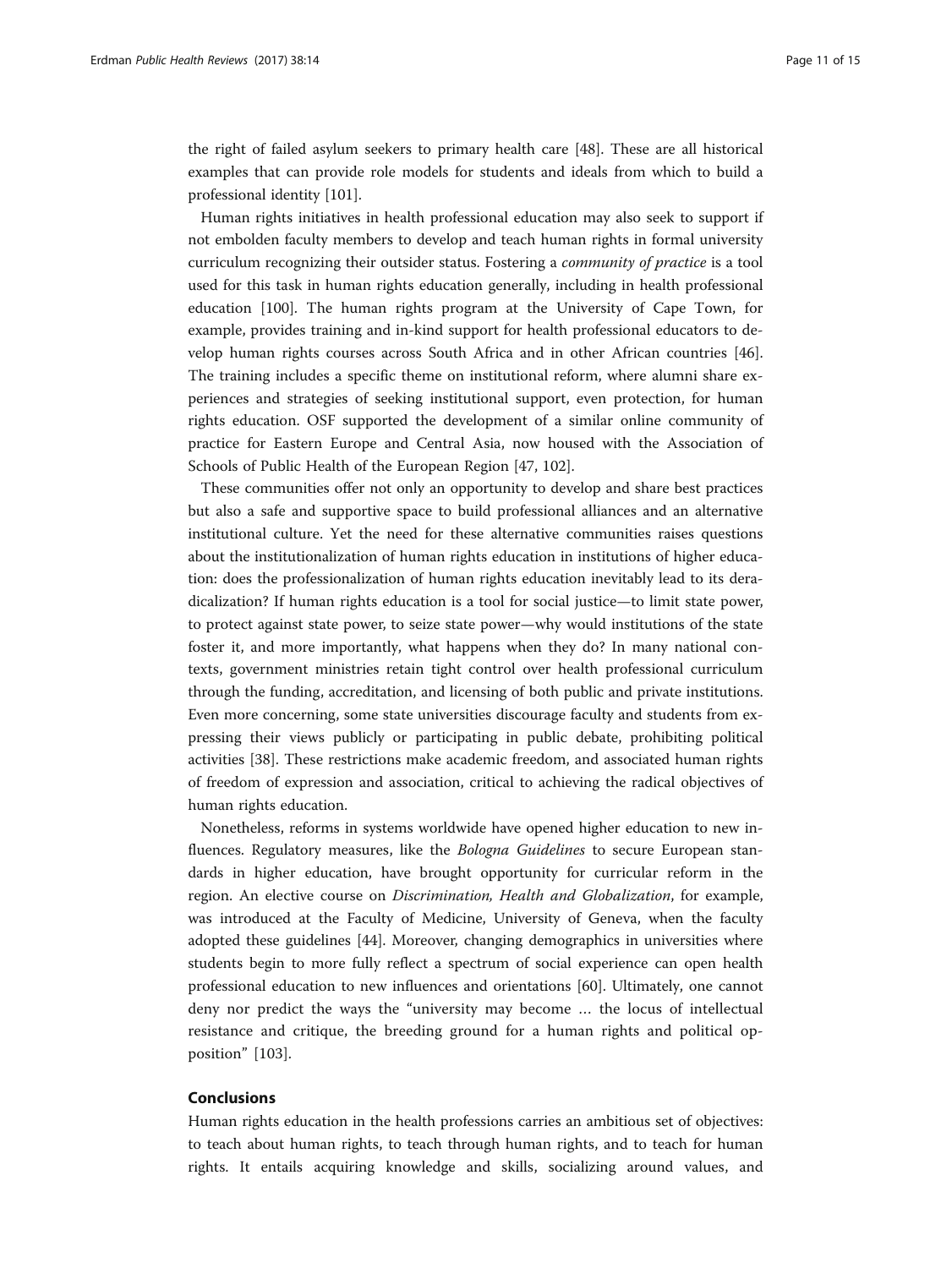<span id="page-11-0"></span>producing meaningful change. Human rights education is envisioned as a site of knowledge, change, and justice. This is why human right education is 'transformative' in its vision and practice [8]. There is something radical at its roots—human rights education is an effort to realize human rights not in singular, heroic moments, but in systemic reform of the most basic and fundamental institutions of society. These institutions include the health care system, and the guardians of that system, the health professions, and there is no better place to begin their transformation than in the world of patient care.

#### **Acknowledgements**

I would like to acknowledge Tamar Ezer and Judith Overall for their comments and feedback on the baseline report, which served as a foundation for this article.

#### Funding

I received financial support from the Open Society Foundations for a baseline report on human rights education in the health professions, which served as a foundation for this article.

#### Availability of data and materials

Not applicable. Data sharing is not applicable to this article as no datasets were generated or analyzed during the current study.

### Author's contributions

JNE developed the concept of the paper, researched and drafted all sections of it.

#### Ethics approval and consent to participate

Not applicable. This study does not report on or involve the use of any animal or human data or tissue.

#### Consent for publications

Not applicable. This paper does not contain any individual person's data in any form.

#### Competing interests

I contributed to the Open Society Foundations' Initiative on Higher Education in Law, Human Rights and Patient Care, overseeing the development of a case studies series, completed by the Health Equity and Law Clinic at the University of Toronto, and participating as a guest faculty member at teaching workshops in Macedonia and Kyrgyzstan.

### Publisher's Note

Springer Nature remains neutral with regard to jurisdictional claims in published maps and institutional affiliations.

## Received: 2 December 2016 Accepted: 30 June 2017 Published online: 11 July 2017

#### References

- 1. Cohen J, Ezer T. Human rights in patient care: a theoretical and practical framework. Health Human Rights. 2013; 15(2):7-19.
- 2. UN General Assembly. Report of the Special Rapporteur on torture and other cruel, inhuman or degrading treatment or punishment, Juan E. Méndez. 2013. 1 February. A/HRC/22/53.
- 3. Baldwin-Ragaven L, London L, De Gruchy J. An ambulance of the wrong colour: health professionals, human rights and ethics in South Africa. Cape Town: University of Cape Town Press; 1999.
- 4. Truth and Reconciliation Commission. Truth and Reconciliation Commission of South Africa Report. Cape Town. 1998;4(5):250.
- 5. UN General Assembly. Principles of medical ethics relevant to the role of health personnel, particularly physicians, in the protection of prisoners and detainees against torture and other cruel, inhuman or degrading treatment or punishment. 1982. 18 December. A/RES/37/194.
- 6. Ramírez FO, Suárez D, Meyer JW. The worldwide rise of human rights education. In: Benavot A, Braskavsky C, editors. School knowledge in comparative and historical perspective: changing curricula in primary and secondary education. Hong Kong: Comparative Education Research Centre; 2006. p. 35–52.
- 7. Bajaj M. Human rights education: ideology, location and approaches. Hum Rights Quart. 2011;33(2):481–508.
- 8. Bajaj M, Cislaghi B, Mackie G. Advancing transformative human rights education: Appendix D to the report of the Global Citizenship Commission. Cambridge, UK: Open Book Publishers; 2016.
- 9. Lenhart V, Savolainen K. Human rights education as a field of practice and of theoretical reflection. Int Rev Educ. 2002;48(3-4):145–58.
- 10. Lohrenscheit C. International approaches in human rights education. Int Rev Educ. 2002;48(3-4):173–85.
- 11. Tibbitts F, Fernekes WR. Human Rights Education. In: Totten S, Pedersen JE, editors. Teaching and studying social issues: major programs and approaches. Charlotte, NC: Information Age Publishing; 2011. p. 87–118.
- 12. UN General Assembly. Resolution 48/127, Human rights education decade, adopted 20 December. 1993. A/RES/48/127.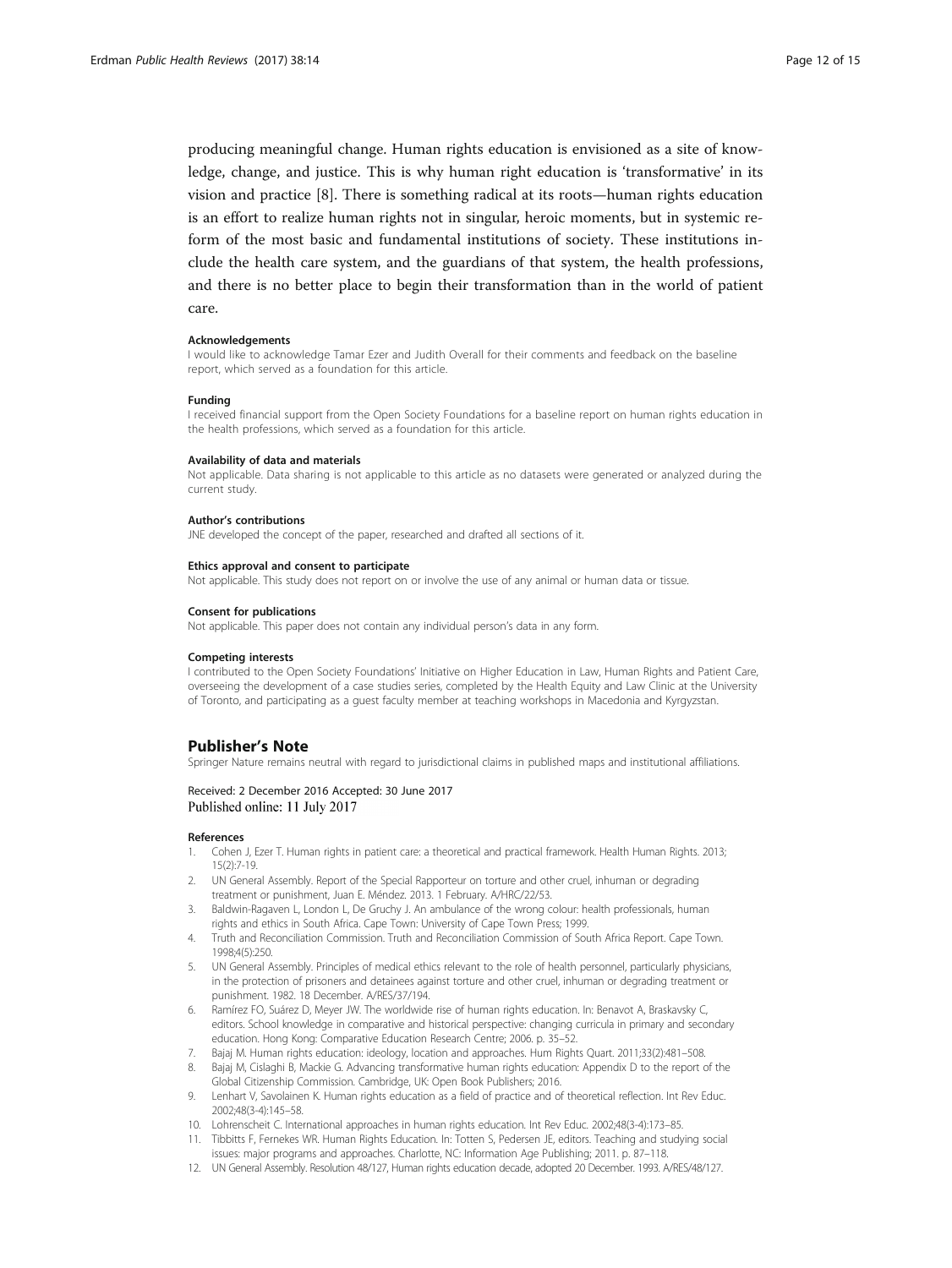- <span id="page-12-0"></span>13. UN General Assembly. Resolution 49/184, United Nations Decade for Human Rights Education, adopted 23 December. 1994. A/RES/49/184.
- 14. UN General Assembly. Resolution 59/113 A, World Programme for Human Rights Education, adopted 10 December. 2004. A/RES/59/113.
- 15. UN General Assembly. Resolution 66/137, United Nations Declaration on Human Rights Education and Training, 19 December 2011. 2011. A/RES/66/137.
- 16. UN High Commission for Human Rights. World Programme for Human Rights Education, Plan of Action, 2nd Phase. 2010. A/HRC/15/28.
- 17. Suárez D, Bromley S. Professionalizing a global social movement: universities and human rights. Am J Educ. 2012;118(3):253–80.
- 18. Tarantola D, Gruskin S. Health and human rights education in academic settings. Health Hum Rights. 2006;9:297–300.
- 19. Health and Human Rights Syllabi Database.<https://globalhealth.usc.edu/ghhr/resources-databases/hhrsyllabi/>. Accessed 5 July 2017.
- 20. World Medical Association. Resolution on the Inclusion of Medical Ethics and Human Rights in the Curriculum of Medical Schools Worldwide. Adopted 51st Annual General Assembly, 1999, revised 66<sup>th</sup> Annual General Assembly, 2015. [https://www.wma.net/policies-post/wma-resolution-on-the-inclusion-of-medical-ethics-and-human-rights-in](http://www.wma.net/en/30publications/10policies/e8/)[the-curriculum-of-medical-schools-world-wide/ .](http://www.wma.net/en/30publications/10policies/e8/) Accessed 5 July 2017.
- 21. International Council of Nurses. Position statement: nurses and human rights, International Council of Nurses. Adopted 1998, revised 2006 and 2011. [http://www.icn.ch/images/stories/documents/publications/position\\_](http://www.icn.ch/images/stories/documents/publications/position_statements/E10_Nurses_Human_Rights.pdf) [statements/E10\\_Nurses\\_Human\\_Rights.pdf](http://www.icn.ch/images/stories/documents/publications/position_statements/E10_Nurses_Human_Rights.pdf). Accessed 5 July 2017.
- 22. UN General Assembly. Report of the Special Rapporteur on the right of everyone to the enjoyment of the highest attainable standard of physical and mental health, Paul Hunt. 2005. 12 September. A/60/348.
- 23. University of Cape Town, School of Public Health and Family Medicine. Health and Human Rights Programme. [http://www.publichealth.uct.ac.za/phfm\\_key-programmes-phm](http://www.publichealth.uct.ac.za/phfm_key-programmes-phm). Accessed 5 July 2017.
- 24. Baldwin-Ragaven L. Prioritising human rights training for health professionals. S Afr Med J. 1998;88:1377.
- 25. Baldwin-Ragaven L, London L, De Gruchy J. Learning from our apartheid past: Human rights challenges for health professionals in contemporary South Africa. Ethn Health. 2000;5:227–41.
- 26. Hoffman M, Coetzee D, Hodes R, London L. From comprehensive medicine to public health at the University of Cape Town: a 40-year journey. S Afr Med J. 2012;102(6):442–5.
- 27. London L, Baldwin-Ragaven L. Human rights and health: challenges for training nurses in South Africa. Curationis. 2008;31(1):5–18.
- 28. London L, Baldwin-Ragaven L, Kalebi A, Maart S, Petersen L, Kasolo J. Developing human rights competencies for South African health professional graduates. S Afr Med J. 2007;97(12):1269–70.
- 29. Mayers P. Introducing human rights and health into a nursing curriculum. Curationis. 2007;30(4):53–60.
- 30. Sonis J, Gerenflo D, Jha P. Teaching of human rights in US medical schools. JAMA. 1996;276:1676–78.
- 31. Brenner J. Human rights education in public health graduate schools: 1996 survey. Health Human Rights. 1996;2(1):129–39.
- 32. Chamberlain M. Human rights education for nursing students. Nurs Ethics. 2001;8(3):211–22.
- 33. Iacopino V. Teaching human rights in graduate health education. In: Marks SP, editor. Health and human rights: the educational challenge. Boston: François-Xavier Bagnoud Center for Health and Human Rights; 2002. p. 21–42.
- 34. Cotter LE, Chevrier J, El-Nachef WR, Radhakrishna R, Rahangdale L, Weiser SD, et al. Health and Human Rights Education in U.S. Schools of Medicine and Public Health: Current Status and Future Challenges. PLoS One. 2009;4(3):e4916.
- 35. Tibbitts F. Understanding what we do: emerging models for human rights education. Int Rev Educ. 2002;48(3-4):159–71.
- 36. Flowers N. How to define human rights education?-a complex answer to a simple question. In: Georgi VB, Seberich M, editors. International perspectives in human rights education. Gütersloh: Bertelsmann Foundation Publishers; 2004. p. 105–27.
- 37 Struthers AEC. Human rights education: educating about, through and for human rights. Int J Hum Rights. 2015;19(1):53–73.
- 38 Allotey PA, Diniz S, Dejong J, Delvaux T, Gruskin S, Fonn S. Sexual and reproductive health and rights in public health education. Repro Health Matters. 2011;19(38):56–8.
- 39 Andreopoulos G. Human rights education and training for professionals. Int Rev Educ. 2002;48(3-4):239–42.
- 40 Arda B. Human Rights in Medical Ethics Education. Med Sci Indicator. 2004;14(1):5–7.
- 41 Asgary R, Saenger P, Jophlin L, Burnett DC. Domestic global health: a curriculum teaching medical students to evaluate refugee asylum seekers and torture survivors. Teach Learn Med. 2013;25(4):348–57.
- 42 Asgary R. Graduate public health training in healthcare of refugee asylum seekers and clinical human rights: evaluation of an innovative curriculum. Int J Public Health. 2016;61(3):279–87.
- 43 Chastonay P, Klohn AM, Zesiger V, Freigburghaus F, Mpinga EK. Developing a health and human rights training program for French speaking Africa: lessons learned, from needs assessment to a pilot program. BMC Intl Health Hum Rights. 2009;9:19.
- 44 Chastonay P, Zesiger V, Ferreira J, Mpinga EK. Training medical students in human rights: a fifteen-year experience in Geneva. Can Med Educ J. 2012;3(2):e151–8.
- 45 Dharamsi S, Ho A, Spadafora SM, Woollard R. The physician as health advocate: translating the quest for social responsibility into medical education and practice. Acad Med. 2011;86:1108–13.
- 46 Ewert EG, Baldwin-Ragaven L, London L. Training trainers in health and human rights: implementing curriculum change in South African health sciences institutions. BMC Med Educ. 2011;11:47. doi:[10.1186/1472-6920-11-47.](http://dx.doi.org/10.1186/1472-6920-11-47)
- 47 Ezer T, Overall J. Advancing human rights in patient care through higher education in Eastern Europe and Central Asia. Health Hum Rights. 2013;15(2):54–68.
- 48 Fitchett JR, Ferran E, Footer K, Ahmed N. Health and human rights: an area of neglect in the core curriculum? J Med Ethics. 2011;37(4):258–60.
- 49 Hannibal K, Eisenberg C, Heggenhougen K. Integrating human rights into medical education. Am Med Assoc J Ethics. 2004;6:12–3.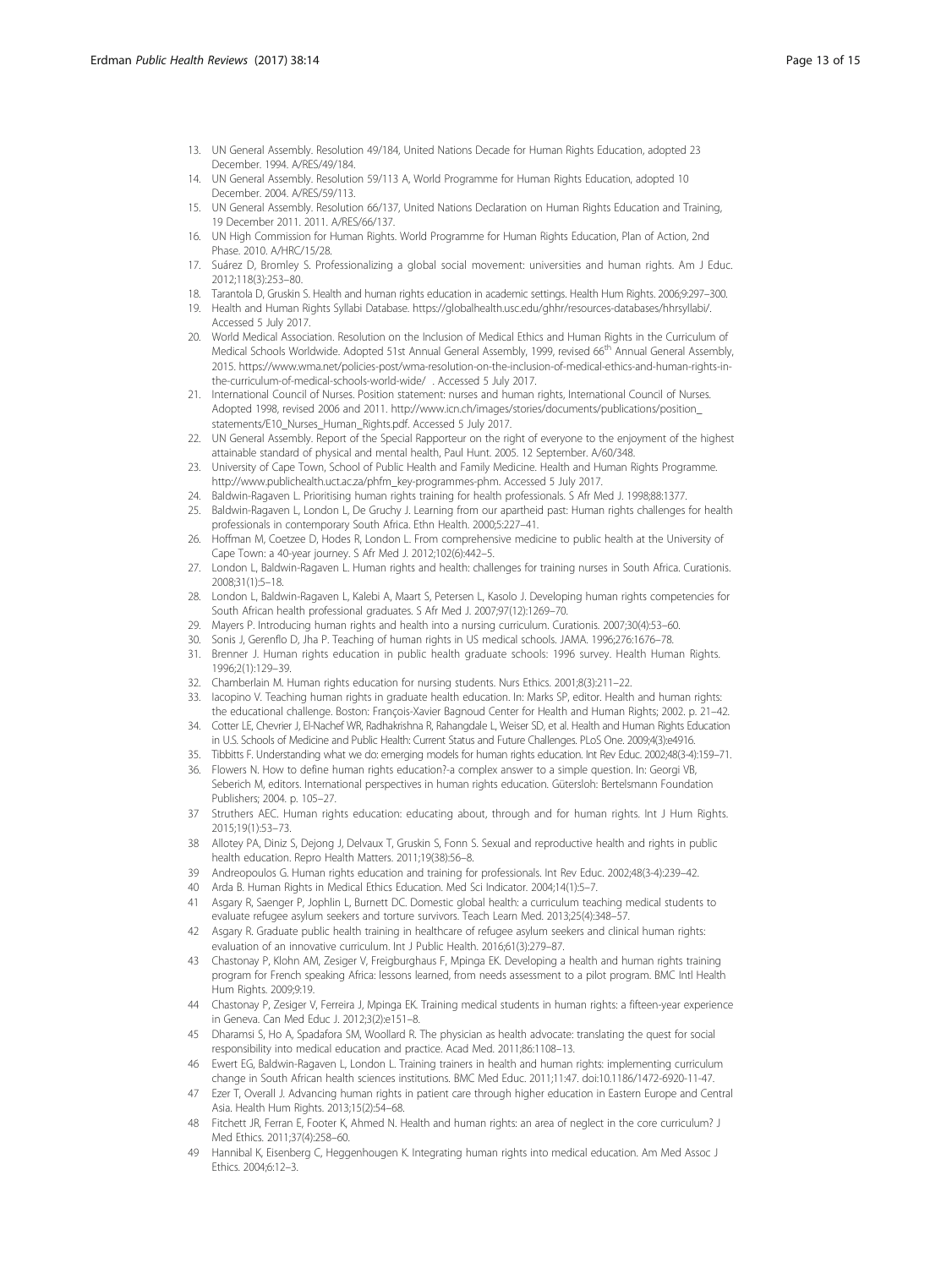- <span id="page-13-0"></span>50 Haslegrave M. Integrating sexual and reproductive rights into the medical curriculum. Best Pract Res Clin Obstet Gynaecol. 2006;20(3):433–45.
- 51 Hixon AL, Yamada S, Farmer PE, Maskarinec GG. Social justice: the heart of medical education. Soc Med. 2013;7(3):161–8.
- 52 Hulsizer MR, Wolf LM. Enhancing the role of international human rights in psychology curriculum. Psychol Teach Learn. 2012;11(3):382–7.
- 53 Keller AS, Horn SK, Sopheap S, Otterman G. Human rights education for Cambodian health professionals. Health Hum Rights. 1995;1(3):256–71.
- 54 London L. Training trainers in health and human rights. S Afr J Bioethics Law. 2011;4(2):106.
- 55 Mokoena JD. Construction of a model for human rights education in the health professions (Thesis PhD Health Sciences). South Africa: University of Limpopo; 2002.
- 56 Prascan N, Stuken N, Mishori R. A student-run asylum clinic to promote human rights education and the assessment and care of asylum seekers. Journal of Student Run Clinics. J Student Run Clinic. 2016, [http://](http://journalsrc.org/article/a-student-run-asylum-clinic-to-promote-human-rights-education-and-the-assessment-and-care-of-asylum-seekers/) [journalsrc.org/index.php/jsrc/article/view/18/18](http://journalsrc.org/article/a-student-run-asylum-clinic-to-promote-human-rights-education-and-the-assessment-and-care-of-asylum-seekers/) . Accessed 5 July 2017.
- 57 Premkumar A, Raad K, Haidar MH. Rethinking the social history in the era of biolegitimacy: global health and medical education in the care of Palestinian and Syrian refugees in Beirut, Lebanon. Anthro Med. 2016;23(1):14–29.
- 58 Reis SP, Wald SP. Contemplating medicine during the Third Reich: scaffolding professional identity formation for medical students. Acad Med. 2015;90(6):770–73.
- 59 Reyes HLM, Padilla Zuniga K, Billings DL, Blandon MM. Incorporating human rights into reproductive health care provider education programs in Nicaragua and El Salvador. Rev Panam Salud Publica. 2013;34(1):54–9.
- 60 Rosales CB, Coe K, Ortiz S, Gámez G, Stroupe N. Social justice, health, and human rights education: challenges and opportunities in schools of public health. Public Health Rep. 2012;127(1):126–30.
- 61 Zion D. Extending the clinical contract: advocacy as a part of ethical health care for asylum seekers. Am J Bioethics. 2013;13(7):19–21.
- 62 Dixon-Woods M, Gavers D, Agarwal S, Annandale E, Arthur A, et al. Conducting a critical interpretive synthesis of the literature on access to healthcare by vulnerable groups. BMC Med Res Methodol. 2006;6(35). doi:[10.](http://dx.doi.org/10.1186/1471-2288-6-35) [1186/1471-2288-6-35](http://dx.doi.org/10.1186/1471-2288-6-35).
- 63 Johnson T, Lark G, Saks M, editors. Health Professions and the State in Europe. London: Routledge; 1995.
- 64 Kuhlmann E. Modernizing health care: reinventing professions, the state and the public. Bristol, UK: The Policy Press; 2006.
- 65 François-Xavier Bagnoud Center for Health and Human Rights. Health and Human Rights Resource Guide. [https://](https://www.hhrguide.org/) [www.hhrguide.org/ .](https://www.hhrguide.org/) Accessed 5 July 2017.
- 66 Lawyers Collective, O'Neill Institute for National and Global Health Law. Global Health and Human Rights Database. [http://www.globalhealthrights.org/ .](http://www.globalhealthrights.org/) Accessed 5 July 2017.
- 67 Mihr A, Schmitz HP. Human rights education (HRE) and transnational activism. Hum Rights Q. 2007;29(4):973–93. 68 UN General Assembly. Report of the Special Rapporteur on the right of everyone to the enjoyment of the highest
- attainable standard of physical and mental health, Paul Hunt. 17 January. 2007. A/HRC/4/28, para. 43. 69 Beletsky L, Ezer T, Overall J, Byrne I, Cohen J. Advancing human rights in patient care: practitioner guides. New York: Open Society Foundations; 2013.
- 70 Shelton D, editor. International law and domestic legal systems: incorporation, transformation, and persuasion. Oxford: Oxford University Press; 2011.
- 71 Beech J. Who is Strolling through the Global Garden? International Agencies and Educational Transfer. In. Cowen E, Kazamias AM, editors. International Handbook of Comparative Education. Dordecht: Springer; 2009. p. 341-57.
- 72 Tarrow N. Human rights education: alternative conceptions. In: Lynch J, Modgil C, Modgil S, editors. Human rights, education and global responsibilities: cultural diversity and the schools. London: Falmer Press; 1992. p. 21–50.
- 73 Zignon J. Rights, responsibility and health services: human rights as an idiomatic language of power. In Mold A, Reubi D. Assembling Health Rights in Global Context: Genealogies and Anthropologies. London and New York: Routledge; 2013.
- 74 Yanokovsky S. Neoliberal transitions in Ukraine: the view from psychiatry. Anthropol East Eur Europe Rev. 2011;29(1):35–49.
- 75 Preston-Shoot M. McKimm J, Teaching, learning and assessment of law in medical education. UK: The Higher Education Academy; 2010.
- 76 Hafferty FW, Franks R. The hidden curriculum, ethics teaching and the structure of medical education. Acad Med. 1994;69:861–71.
- 77 European Court of Human Rights. Factsheet–Health. May 2016. [http://www.echr.coe.int/Documents/FS\\_Health\\_](http://www.echr.coe.int/Documents/FS_Health_ENG.pdf) [ENG.pdf .](http://www.echr.coe.int/Documents/FS_Health_ENG.pdf) Accessed 5 July 2017.
- 78 European Court of Human Rights. Factsheet–Reproductive Rights. December 2015. [http://www.echr.coe.int/](http://www.echr.coe.int/Documents/FS_Reproductive_ENG.pdf) [Documents/FS\\_Reproductive\\_ENG.pdf .](http://www.echr.coe.int/Documents/FS_Reproductive_ENG.pdf) Accessed 5 July 2017.
- 79 European Court of Human Rights. Factsheet–Detention and Mental Health. April 2016. [http://www.echr.coe.int/](http://www.echr.coe.int/Documents/FS_Detention_mental_health_ENG.pdf) [Documents/FS\\_Detention\\_mental\\_health\\_ENG.pdf](http://www.echr.coe.int/Documents/FS_Detention_mental_health_ENG.pdf) . Accessed 5 July 2017.
- 80 European Court of Human Rights. Factsheet–End of Life and the European Convention on Human Rights. July 2015. [http://www.echr.coe.int/Documents/FS\\_Euthanasia\\_ENG.pdf](http://www.echr.coe.int/Documents/FS_Euthanasia_ENG.pdf). Accessed 5 July 2017.
- 81 Sliwinki S. Thinking without banisters: towards a compassionate inquiry into human rights education. Educ Theory. 2004;55(2):219–30.
- 82 Coysh J. The dominant discourse of human rights education: a critique. J Hum Rights Pract. 2014;6(1):89–114.
- 83 Brezis M, Wiist W. Vulnerability of health to market forces. Med Care. 2011;49(3):232-47
- 84 Bloche G. Clinical loyalties and the social purposes of medicine. JAMA. 1999;281(3):268–74.
- 85 Vivian LM, Naidu CS, Keikelame MJ, Irlam J. Medical students' experiences of professional lapses and patient rights abuses in a South African health sciences faculty. Acad Med. 2011;86:1282–87.
- 86 London L. What is a human rights based approach to health and does it matter? Health Hum Rights. 2008;10(1):65–80.
- 87 UN Committee on Social, Economic and Cultural Rights. General Comment No. 12: Article 12 of the Convention (The Right to the Highest Attainable Standard of Health). 2000. E/C.12/2000/4), para 33.